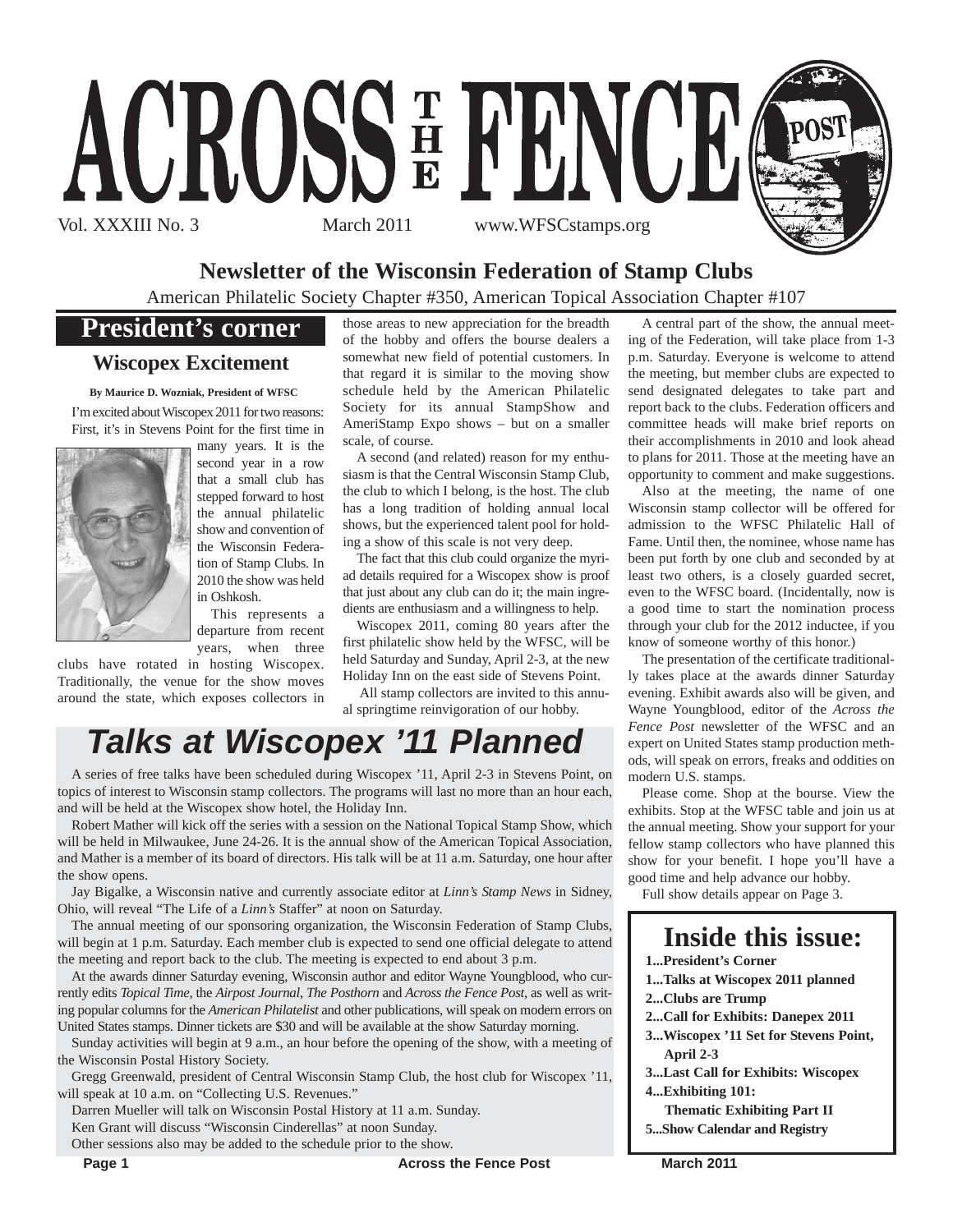### **Clubs are Trump**

**By Maurice D. Wozniak, President of WFSC**

Members of clubs don't mind paying their annual dues if they think they're getting value for their payments. If a club is providing value, its treasurer shouldn't be hesitant to ask members to pay their fair share – and tick off the reasons for their dues.

Here's how the **American Topical Association Chapter 5**, Wauwatosa, put it in a recent newsletter:

*"At \$5 per year [the dues are] one of the best philatelic bargains around. Members have enjoyed a free holiday dinner in December with this membership. You also get a cacheted envelope (12 per year) with each club meeting notice. [Note: That's \$5.28 in postage.] Club mailings include interesting philatelic features and articles. Several door prizes are available at each meeting. Meetings offer interesting programs, and member participation in the Show and Tell sessions is outstanding. The social*

*aspect of the club cannot be underestimated, and good fellowship and camaraderie at the meetings is great. No other club in the area offers you this much."*

Officers of other clubs can profit from this recital. Use the list as something to copy in planning what your own club might strive to offer.

And when you have to ask your members to part with their hard-earned money, you won't have to be timid about it.

#### *\* \* \** **Program ideas**

Part of a program in January at the **American Topical Association Chapter 5**, Wauwatosa, was a "Can't Show but Tell" discussion on philatelic items members could kick themselves for not having obtained in 2010. What did you do to try to obtain it? Why were you not successful? What would you do differently if you had another chance? (Members also talked about what they did get last year.

## *Call for Exhibits: Danepex 2011, April 1 Deadline*

The annual Danepex exhibiting competition is open to all Wisconsin Federation of Stamp Clubs members. Exhibit classes offered are: (1) Single-frame Statewide Championship, (2) Open Multiframe and (3) Youth. Non-competitive exhibits will be accepted pending space available. The show theme is "Commemorating the American Civil War," and related exhibits are very much encouraged. WFSC certified judges will determine the exhibit awards. Best of Show in the Multi-frame class will be eligible for the Champion of Champions competition at Wiscopex '12.

Wiscopex 2011 will be held Sunday, April 17, at the Crowne Plaza Hotel in Madison, Wis. To request an exhibit entry form and more details of the competition, contact Exhibits Chairman Karen Weigt at (608) 836-1509, or by email, *kweigt@tds.net*.

If you've already prepared an exhibit for Wiscopex '11, it's ready to go for Danepex, just two weeks later.

## **Wisconsin Federation of Stamp Clubs officers** *Across the Fence Post* is the official publication of stamp Clubs, Inc., a

#### PRESIDENT Maurice D. Wozniak

1010 Berlin St. Waupaca WI 54981 715-258-2025 mwoz@live.com

#### VICE PRESIDENT Jim Stollenwerk

1020 Hazelwood Court West Bend WI 53095 Home: 262-306-0829 Cell: 262-305-1483 jsastollen@charter.net

#### **SECRETARY**

Ken Grant kgrant@uwc.edu

#### TREASURER

Allen E. Vick 2090 River Estate Lane Stoughton WI 53589 Norskelodge@aol.com

#### VP YOUTH DIVISION MaryAnn Bowman

P.O. Box 1451 Waukesha WI 53187

#### NE REGION VP Al Marcus

maram@tds.net Green Bay Phil. Soc. Northwoods Phil. Soc. (Iron Mountain) Outagamie Phil. Soc. Wisc. Postal Hist. Soc.

#### EAST CENT. REGION VP Vern Witt

Fond du Lac Stamp Club Kettle Moraine Coin & Stamp Club Manitowoc Phil. Soc. Oshkosh Phil. Soc. Sheboygan Stamp Club

#### SW REGION VP Valerie Cook

Badger Stamp Club Baraboo Stamp Club Janesville Stamp Club Monroe Stamp & Postcard Club

#### SOUTH CENTRAL REGION VP Art Schmitz pescador@milwpc.com

Waukesha County Phil. Soc.

#### SE REGION VP Art Schmitz

pescador@milwpc.com Am. Top. Assn. (Chap. 5) North Shore Phil. Soc. (Milw.) Northwestern Mutual Stamp Club Polish American Stamp Club Wauwatosa Phil. Soc. American Air Mail Soc. (Billy

Mitchell Chapter) Germany Phil. Soc. (Chap. 18)

Italian American Stamp Club Milwaukee Phil. Soc.

#### CENTRAL REGION VP Mike Lenard

mjlenard@aol.com Central Wisc. Stamp Club Chippewa Valley Stamp Club Northwoods Stamp & Coin Club (Rhinelander)

Wisconsin Valley Phil. Soc.

**Milwaukee Philatelic Society** members were asked to bring in one item from their collection that has a story behind it.

## *\* \* \**

### **What others are doing**

**American Topical Association Chapter 5**, Wauwatosa, is underwriting the cost of box lunches for participants in a full-day tour to central Wisconsin attractions during the National Topical Stamp Show in Milwaukee in June.

The chapter is planning an event this summer with the Milwaukee Humane Society in conjunction with the issue of a United States stamp for Owney, the fabled postal dog.

The **Milwaukee Philatelic Society** is collecting used printer ink cartridges to get credit towards the purchase of additional cartidges to print its newsletters and other handouts and communications.

#### *\* \* \**

*Information for Clubs Are Trump is gathered from club newsletters. Please send them to Maurice D. Wozniak, 1010 Berlin St., Waupaca WI 54981.*

> **We're all collectors... Please use stamps whenever possible on your mail!**

the Wisconsin Federation of Stamp Clubs, Inc., a 501c3 non-profit organization. WFSC also is a life member of the APS (since 1953). For more information about WFSC, please contact the Central Office.

AFTP is published monthly September through April, and every other month May through August (10 issues per year). News of Wisconsin collectors, club news and gratis original philatelic features are welcomed. The editor accepts submissions in any format, but prefers email if possible. Editor reserves the right to make editorial changes to submitted copy.

Material appearing in AFTP not carrying an individual copyright notice may be reproduced only by not-for-profit organizations, provided the author(s) and AFTP receive credit or attribution. All materials carrying an individual copyright notice are the sole property of the author(s).

Unless explicitly stated by an officer in conjunction with official WFSC business, opinions expressed by the editor or individual authors are not necessarily endorsed by the WFSC.

Submission deadlines for editorial and avertising materials are for the 1st of the month preceding month of publication (i.e. Jan. 1 for Feb. issue).

All show calendar information and all other editorial matter and listings, should be sent to: Wayne L. Youngblood, Editor ATFP, P.O. Box 111, Scandinavia WI 54977-0111. (wystamps@gmail.com) phone: 715-467-4416.

Advertising material and payment should be sent to Dave Carney, Advertising Manager, AFTP, P.O. Box 55, Kimberly, WI 54136-0055. (dcarneyl@new.rr.com) phone: 920-687-9077. For a complete list of advertising rates and policies (display, classified and listings), request a copy from the advertising manager.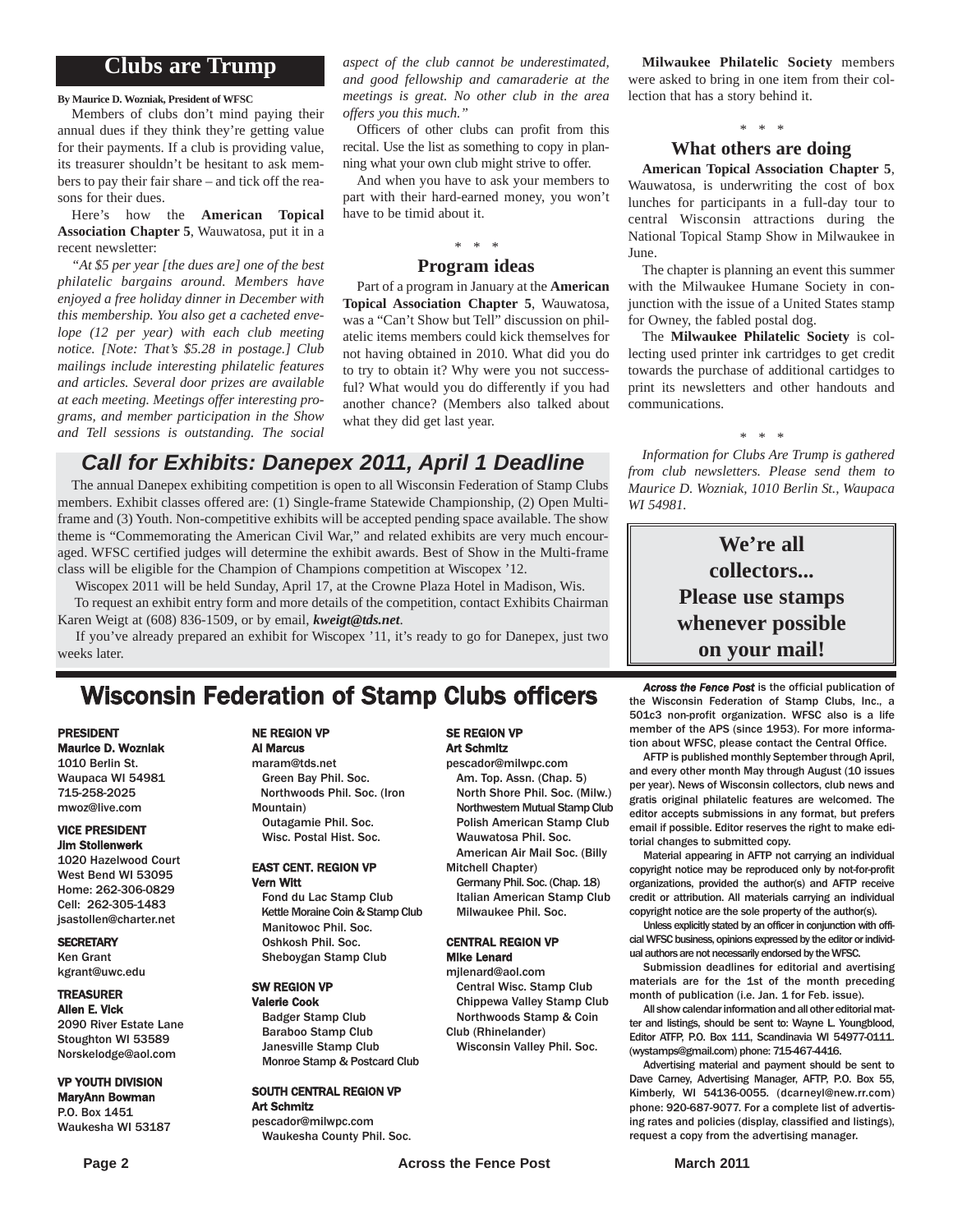## *Wiscopex '11 Set for Stevens Point, April 2-3*

## *Wiscopex '11 Set for Stevens Point, April 2-3*

Wiscopex 2011 will be held April 2-3 at the Holiday Inn Stevens Point Convention Center, 1001 Amber Ave, Stevens Point. The hotel is east of the I-39/U.S. 10 intersection, north of Highway 10.

The show, with free admission and free parking, will celebrate the 40th anniversary of the host organization, Central Wisconsin Stamp Club, whose 32 members meet twice a month – at Plover and at Wisconsin Rapids.

Cacheted souvenir event covers saluting the CWSC and the 80th anniversary of the sponsoring Wisconsin Federation of Stamp Clubs will be for sale. A special pictorial cancel will also be used on the covers. A souvenir card on the same theme also will be for sale at the show.

The show will center around a dealers bourse and an array of collectors' exhibits, some competing for awards in general, and youth categories and others in a noncompetitive category. Wiscopex welcomes all classes and levels of philatelic exhibits, from youth or novice exhibits through the most advanced, championship-level displays, and from the mainstream to the esoteric.

Awards, including the best of show, will be



presented at a dinner at the Holiday Inn Saturday evening. Hotel rooms are available at the Holiday Inn and Holiday Inn Express (located next to Holiday Inn) for a special show rate, which is guaranteed through March 16. Amenities include an indoor pool and a fitness room. The Holiday Inn Express can be reached at (715) 341-8100.

Lunch and snack items will be for sale near the bourse area and at several nearby restaurants and stores.

Also at the dinner, a new member will be welcomed into the WFSC Philatelic Hall of Fame. The inductee's selection is expected to be ratified by club delegates at the annual WFSC meeting Saturday afternoon, starting at 1 p.m.

As an added feature, Wayne Youngblood, a Wisconsin collector, philatelic editor, directorat-large of the American Philatelic Society and an expert on the printing and production meth-



ods for United States stamps, will provide an introduction to modern United States errors, freaks and oddities.

The Federation's Dealer Recognition Award, given annually to a stamp dealer who has made significant contributions to the hobby in Wisconsin, will be presented.

The Stevens Point Post Office will have a sales table in the bourse area.

The Wisconsin Postal History Society will hold its traditional annual meeting at 9 a.m. Saturday, ahead of the show's opening, and will have a table with informational literature for collectors.

Other collecting societies, including the WFSC, will also have tables with literature and other information, and speakers will make presentations during the show on their areas of interest.

A silent auction of philatelic and non-philatelic items will be featured during both days of the show.

Information on Wiscopex '11 and exhibiting details are available online at the Federation's web site, *www.wfscstamps.org*, or from Larry Glenzer, show chairman, at *mcdillauto@att.net*, or by phone, (715) 341-6767. Information on member clubs, upcoming shows and other stamp-collecting matters also is available at the website.

## *Last Call for Exhibits: Wiscopex 2011*

The annual Wisconsin Philatelic Exhibition encourages competitive and non-competitive exhibits, and Wiscopex 2011 is no exception. Please share your knowledge of a particular area of interest and your love of the hobby by exhibiting at Wiscopex 2011, which will be held April 2-3 at the Stevens Point Holiday Inn and Convention Center.

For information and an application form, contact P. Sudevan, Wiscopex 2011 Exhibition Chairman, 1408 Strongs Ave., Apt. 403, Stevens Point WI 54481, by email at: *drpeter@Charter.net,* or phone (715) 342-1921.

The exhibition prospectus and applications also may be found at the Wisconsin Federation of Stamp Clubs website, *www.WFSCstamps.org*.

## *Across the Fence Post* **Ad Rates (revised 1/06)**

| Type Size                                          | Commercial | Club    |
|----------------------------------------------------|------------|---------|
|                                                    | Rate       | Rate    |
| A Full page $(7\frac{1}{4}x)(9\frac{1}{2}x)$       | \$42.00    | \$33.75 |
| B Half page $(7\frac{1}{4} \times 4\frac{3}{4})$   | \$26.25    | \$21.00 |
| C Large $\frac{1}{4}$ page $(4 \frac{3}{4}$ "x 6") | \$20.50    | \$16.50 |
| D Medium $\frac{1}{4}$ page                        | \$14.75    | \$11.75 |
| $(4\frac{3}{4}$ " x 3 $\frac{3}{4}$ ")             |            |         |
| E $1/8$ page $(2\frac{1}{4}$ " x $3\frac{3}{4}$ ") | \$7.50     | \$6.00  |
| F Econo Ad $(2\frac{1}{4}$ " x $2\frac{3}{4}$ ")   | \$3.75     | \$3.00  |
| G Reduced Business Card                            | \$2.75     | \$2.25  |
| $(2 \frac{1}{4}$ " x 1 $\frac{1}{4}$ ")            |            |         |
| H Back page $(7\frac{1}{4}$ " x 9 ½")              | \$57.75    | N/A     |
| Please make checks pavable to :W.F.S.C.            |            |         |

**Page 3** March 2011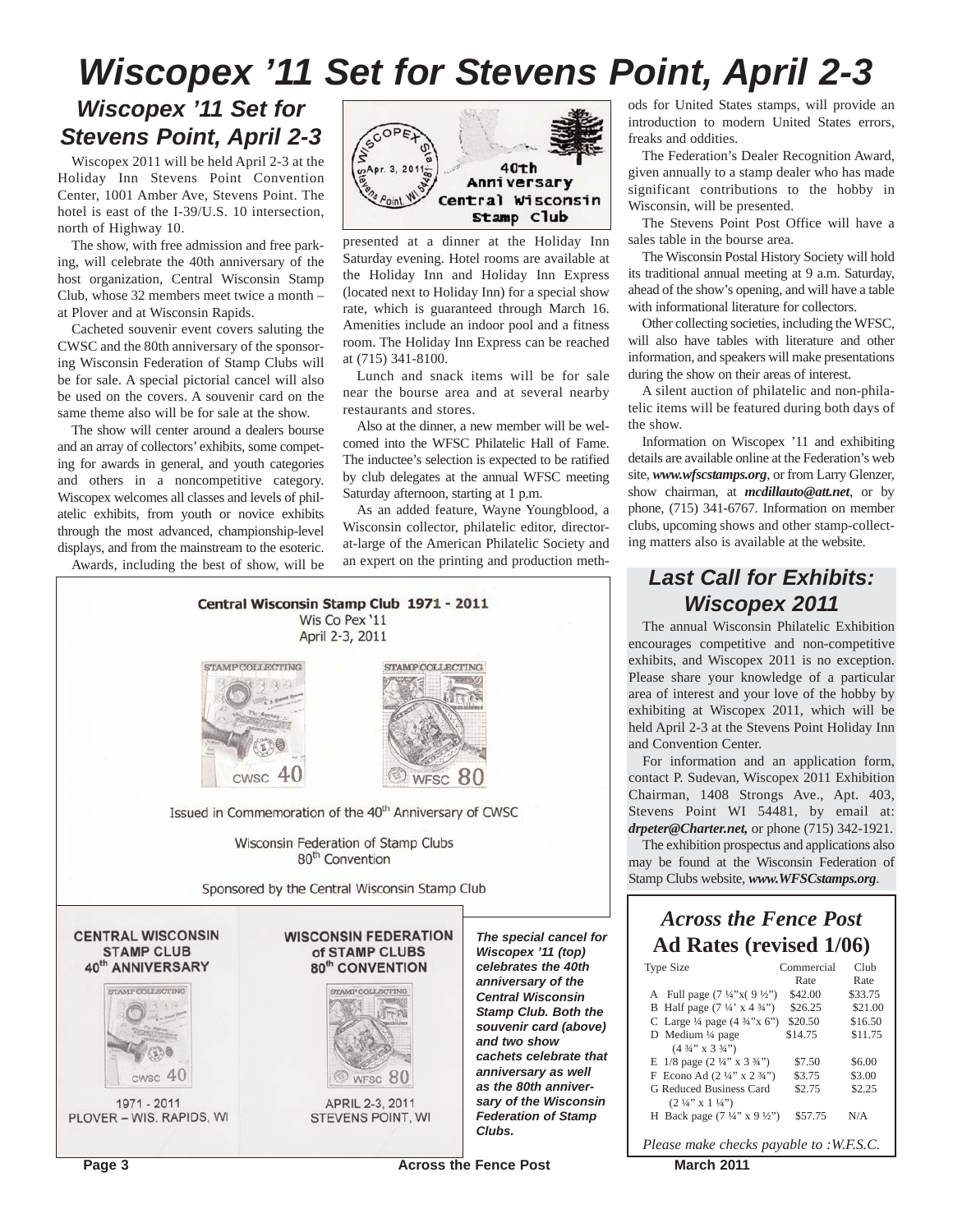## *Exhibiting 101: Thematic Exhibiting, Part II*

#### **Robert R. Henak**

In my last article, I explained what a thematic exhibit is and how thematic exhibits differ from other types. To summarize, a thematic exhibit tells its story by focusing on the subject matter of the philatelic material rather than on the country that released it or the rate paid.

This article begins the focus on what philatelic material can and should be used in a thematic exhibit

to illustrate the thematic story line. Future articles will address additional permissible material, the storyline and write up of the exhibit, the technical requirements and, finally, what judges look for in a thematic exhibit.

Like any organized competitive endeavor, competitive thematic exhibits are expected to follow certain rules. One of the rules central to competitive thematic exhibits concerns the type of material that can be used to illustrate the story. Specifically, such material is limited to items that would be appropriate for postal or revenue exhibits, plus maximum cards.

A quality thematic exhibit uses a wide variety of philatelic "elements" to illustrate the story. An element is a particular type of philatelic material, whether it is a mint commemorative stamp, a stamped cover, a cancellation or a piece of postal stationery. As a general rule, each page of the thematic exhibit should have at least two different elements.

While I cannot describe here every type of philatelic material falling within these categories, and thus permissible for thematic exhibits, I will try to address the most common. An extensive list of permissible thematic elements is available at *http://www.americantopicalassn.org/exhibits.htm*.

The first category of materials appropriate for thematic exhibits is that appropriate for postal exhibits.

The most obvious type of philatelic material appropriate for thematic exhibits, therefore, is postage stamps. Mint stamps are better than used because the subject of the stamp is more easily seen when not covered by a cancel. CTOs (canceled-to-order stamps) should not be used at all if possible.

Keep in mind that different types of stamps comprise different "elements" in thematic exhibiting. Thus, a commemorative stamp is one element, a



*Philatelic material (stamps, covers and cancels) take center stage in a thematic exhibit.*

Semi-postal stamps (where part of the purchase price goes to charity), special stamps (such as Christmas stamps), official stamps, or even postage due stamps can provide additional elements, as can overprinted or precanceled stamps or those with perfins (perforated initials used to prevent theft and misuse of postage).

However, an exhibit illustrated solely with stamps would be quite boring and, by failing to reflect broad

philatelic knowledge, would not merit a high award. Accordingly, thematic exhibits should include other philatelic items as well.



*Appropriate town-named cancels can add greatly to tell a story.*

First, any thematic point that can be illustrated by a stamp likewise can be illustrated by the same stamp properly used on cover (such as a mailed envelope or card). Of course, it is best if the stamp in question is the only one on the cover (colorful philatelically inspired covers with multiple stamps and overpaying the applicable rate are discouraged), or at least where it pays a separate part of the rate (as by paying the first-class portion of the total rate on a registered letter).

Second, markings provided by the post office or mail carriers also can provide thematic elements to illustrate the storyline. The cancellation, for instance, can do so through the post office name, the date or even the killer. Fancy cancels, often carved from wood or cork by

small-town postmasters with too much time on their hands in the late 1800s and the 1920s and 1930s, can provide an impressive contribution to a thematic exhibit.

More recently, pictorial cancellations have been popular, commemorating any number of anniversaries, institutions, people and events. Although philatelically inspired cachets on first-day covers or event covers are not appropriate for thematic exhibits, many first-day cancellations over the past 50 years have thematic elements and also would fit in such an exhibit.

Auxiliary labels or markings, whether the ubiquitous pointing fingers or others, also can further the thematic storyline.

Third, postage meters have long contained thematic elements, such as the eagle in U.S. meters or the horse in those of Venezuela. Postage meters also have long permitted advertising slugs to be added to the indicia of postage. These also are permitted in thematic exhibits.

A fourth type of non-stamp postal item to help illustrate a thematic exhibit is postal stationery. The imprinted indicia reflecting payment can have thematic aspects. Likewise, such stationery, whether aerogrammes, envelopes or postal cards, may be illustrated in a way that can further a thematic storyline.

However, it is only the illustrations on the mint stationery as sold by the post office that may be used. Postal cards (those with preprinted postage) are in; the picture side of privately printed postcards is not. Illustrated postal stationery is in; post-production, philatelically inspired cachets, whether on FDCs or event covers, are out, even if sold by the post office (Remember the Rose Bowl event covers from a few years back?). Of course, while a cachet on an FDC or the picture side of a private postcard is not appropriate to illustrate a thematic exhibit, other aspects of those items can be, such as the postmark, the stamp or auxiliary markings.

Finally, although less common, production materials for stamps and postal stationery also are permissible in thematic exhibits. Thus, proofs, essays, artists drawings and the like can both add to the philatelic interest in a thematic exhibit and contribute substantially to a higher award level by demonstrating increased difficulty and greater philatelic knowledge.

Next month, I will address revenue materials and maximum cards in thematic exhibits.



definitive another and an *Fancy cancels, such as this 1930 pictorial chile pepper registered example, can be an* airmail stamp yet another. *impressive addition to a thematic exhibit.*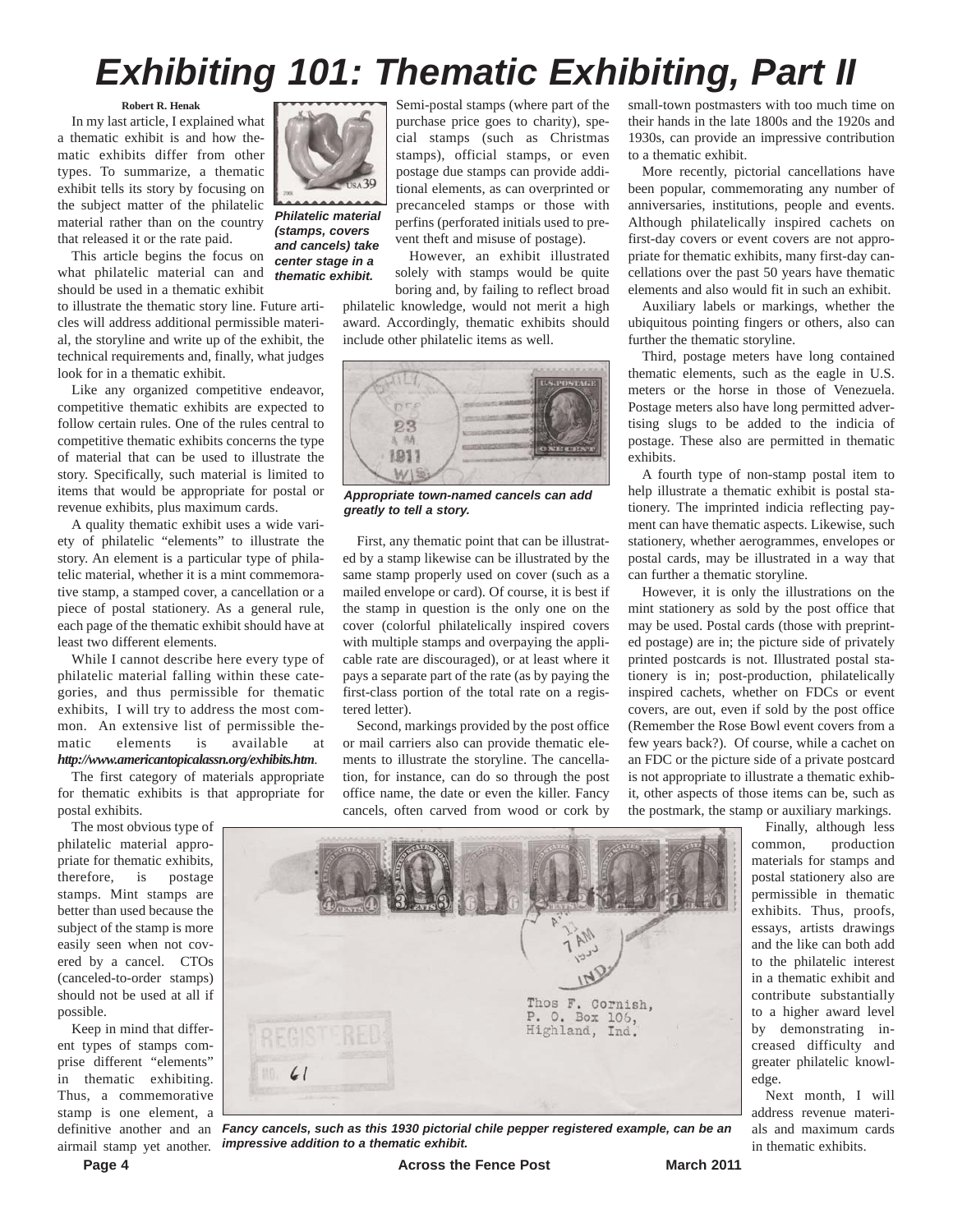